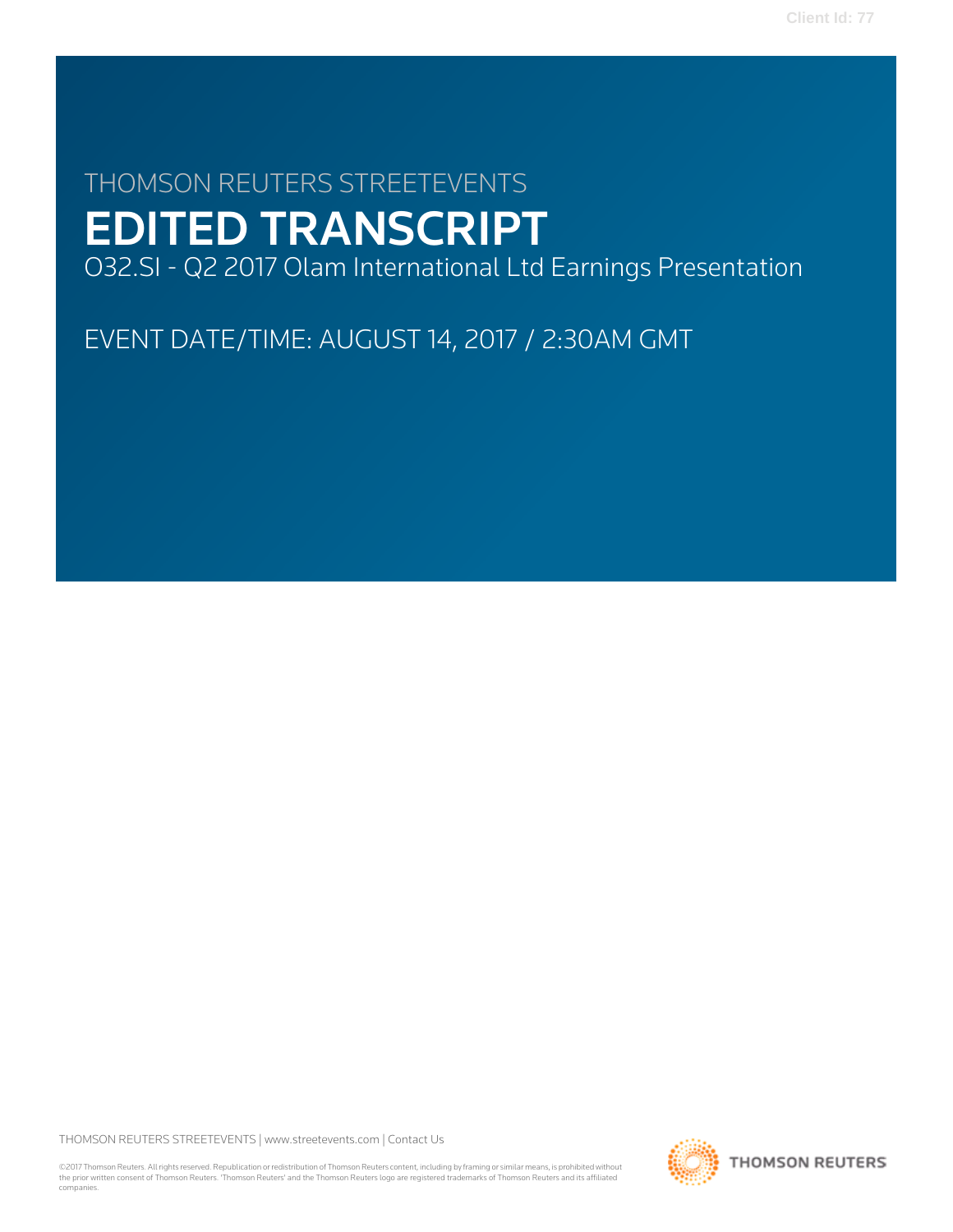#### **CORPORATE PARTICIPANTS**

**[Aditya Renjen](#page-1-0)** Olam International Limited - VP of Treasury & IR **[Sunny George Verghese](#page-1-1)** Olam International Limited - Co-Founder, Group CEO and Executive Director **[Neelamani Muthukumar](#page-5-0)** Olam International Limited - President and Group CFO **[Shekhar Anantharaman](#page-8-0)** Olam International Limited - Group COO & Executive Director

## **CONFERENCE CALL PARTICIPANTS**

**[Aradhana Aravindan](#page-8-1)** Reuters **[Andrea Soh](#page-10-0)** Journalist - BT

### <span id="page-1-0"></span>**PRESENTATION**

#### **Aditya Renjen** - Olam International Limited - VP of Treasury & IR

Thank you, ladies and gentlemen, and welcome to Olam International Results Briefing for the Quarter and Half Year Ended 30 June 2017. A warm welcome to the Olam Learning Academy.

Let me start by introducing the management team from Olam. To my right is Sunny Verghese, Co-Founder and Group CEO; to his right is A. Shekhar, Executive Director and Group COO; and to the far right is Muthukumar, President and Group CFO.

<span id="page-1-1"></span>And we'll start today with a welcome address from Sunny to welcome you all to our new premise, the Olam Learning Academy.

#### **Sunny George Verghese** - Olam International Limited - Co-Founder, Group CEO and Executive Director

Thank you, Aditya.

Good morning, and welcome to our new home in Marina One. As most of you who have been following Olam all these years, you know that we were in Suntec City for almost 22 years. So it was a big decision for us to move. And the primary motivation for that move was in Suntec when we came in, in '96. We were 26 people in the first year, and we are now about 330 people. So as we grew our business significantly both in terms of top line, we were SGD 330 million company at that point in time in Year 1 when we moved, we are now roughly \$21 billion, and we have grown in terms of manpower. And as a result, we were operating other 4 floors in Suntec City, which was not very effective or efficient for real collaboration, even in this digital age. So meeting somebody over coffee or sitting across them in a pantry makes a big difference in getting to know all the people in the company and also to facilitate collaboration. So one of the main drivers for us to move was we wanted to go to a place where we could all be on one floor, and therefore, be a little bit more enabling environment -- create a more enabling environment for collaboration.

So we moved, and we were the first tenants in this building like we were the -- amongst the first tenants in Suntec as well. We've now happily got a few neighbors, and we're expecting more and more people to come into Marina One East Tower where we are at this point in time over the course of the next 6 months and a lot more coming in next year.

So a very quick introduction to this building, and I'm not a salesman for Marina One development. But useful to note that this is a mixed development. It has got 2 office towers, the East Tower, where we are; and the West Tower that is currently being commissioned. It'll be ready probably next year. And they are 2 30-story prime Grade A office buildings, 1.88 million square feet. And then we also have 2 residential towers that are coming up, 34 stories each. And most importantly, what attracted us was The Heart, which is going to be one of the most green sanctuaries in Singapore in a built-up area. So Kathryn Gustafson, the lady who -- the American landscape architect who designed the Gardens by the Bay is the one who is designing and the landscape architect for The Heart, which is also a retail podium. So in 6 months' time, you will see more activity here as the retail podium also starts to build out.

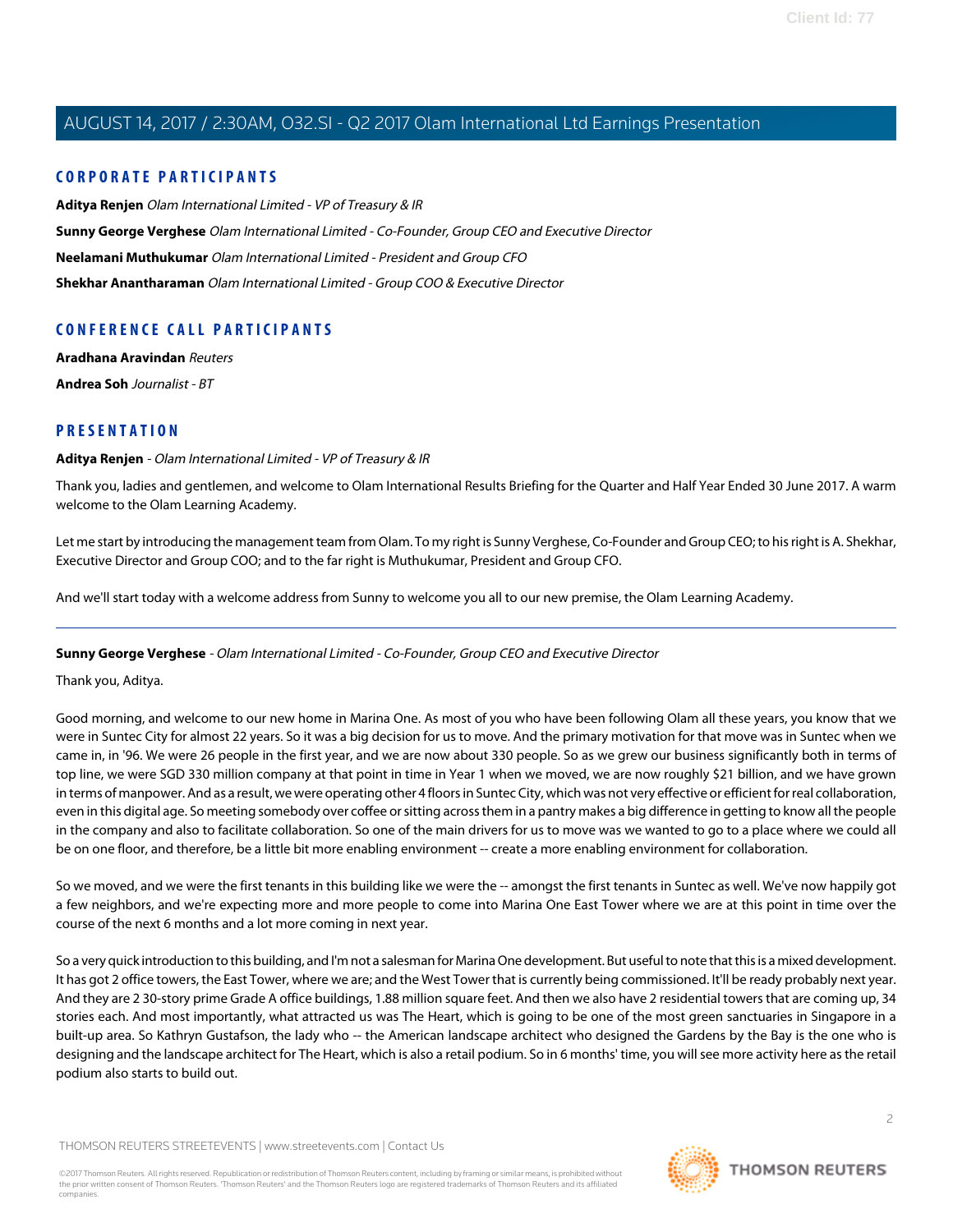Very quickly, you're all sitting here today in the 19th floor of Olam's offices where we have a learning academy. Most of us sit on the 20th floor, all the 330 of us. This is mainly for the learning academy. And also our asset management business, which has to be Chinese walled from the Olam business Invenio, which is our subsidiary, is also housed on the 19th floor.

So why did we set up a learning academy? Very briefly, the objective was, was to compound learning across the organization and to build a critical capability, the key capabilities and the competitive advantage in areas that are critical and aligned to our strategy. So for example, as you know, we have in the recent past, in the last 6, 7 years, invested significantly in upstream in becoming a major plantations company across many of our commodities. So we are in many tree crop plantations that includes palm and rubber but also coffee and cocoa and almonds and pistachios and walnuts and black pepper. We have in broad acre row crop farming. And that includes many grains and all seeds, crops, rice, peanuts, et cetera, across the world. We're also in dairy farming both pasture-based as well as feed-based dairy farming in Russia and Uruguay. And we are also in forest concessions.

So one of the new capabilities and competencies that we want to build is to become the world's best planter. Because we are now amongst the largest corporate farmers globally, and we can only be successful if you're really good in terms of plantation management skills.

So one of the things that the learning academy will do is to build those new capabilities that are critical to our strategy. That includes training capability, manufacturing capability, risk management capability, plantation and farming capability, et cetera, also digital capability and also embedding and designing the -- designing and embedding the sustainability chip. Because at the heart, we believe that sustainability will be a big deal, and we want to be differentiated in that context as well. The second is to grow and develop our talent by giving them opportunities to master the skill over the course of each year through continuous learning. So we want all our Olam employees to have opportunities to master their skill, and this learning academy will facilitate that process. Thirdly, we want to institutionalize and reinforce Olam's culture and values. As you go around this floor, you will see the Olam Way, our business model exhibition. And that is basically to remind everybody in Olam about how we compete, how we win, how we grow and how we succeed in the marketplace, what are the elements that allow us to do that. And the heart of it is to know who we are, and that's really about our spirit and our values and our culture. So we expect this learning academy to serve that objective of reinforcing and institutionalizing Olam's values and culture.

And finally, we want this to be also a forum for brainstorming critical business challenges that impact Olam. And we have a Quest X Series, where we bring in top leaders from around the world to come and talk to our senior leadership team on critical challenges that face the business and finding creative, innovative solutions for that. We also have Quest I, which is about internal leaders and managers in the company sharing their learning experience. And even in the first month that we have been here, we have had, firstly, a talk by Dr. Michael Schluter from Cambridge who has written books on relational capital, who came and spoke to us about that. And then a few weeks ago, we had Professor Bhaskar Chakravorti who teaches at the Fletcher School to come and talk to us about digitalization and innovation as well as the link between is a digital planet an inclusive planet, so about how sustainability and digitalization can also go hand-in-hand. So these are examples of how we want to use the learning academy as a forum to brainstorm critical business issues that we face.

So as far as the learning academy is concerned, we will have 3 pillars in which we will be developing our training and development programs. One is the leadership pillar, where we are looking to develop the leadership capacity of the Olam employees across the world. And this will be milestone programs at different stages of their career development, including management trainees, which is what we call Building the Future Leaders program, but also at different stages of the career in Olam. We have various milestone leadership programs. The second part of the leadership pillar training programs are really about creating high-performance teams because it is not only about developing individual leaders but also how they can work together in bringing together a high-performance team in each of our businesses, geographies or functions. And finally, it's also about developing coaches and mentors. These 3 major initiatives will be part of our leadership pillar of the Olam learning academy. The second pillar is really on building functional excellence in plantations management, in factory and production management, in manufacturing and technical services, in risk and trading. So various functional skills would be the second pillar that we will focus on. And the last pillar will be really institutionalizing the Olam way, which is about our core process training. It's about a business model training, advanced business model training, value and culture workshops. So these will be the 3 main pillars, which will be the focus of the Olam Learning Academy.

In terms of pedagogy, we will be using both classroom training. But more importantly, most of the training that Olam does is with an Olam chip and will be very action-biased and focused on the real world and real jobs that our people are performing. We also have a virtual learning platform

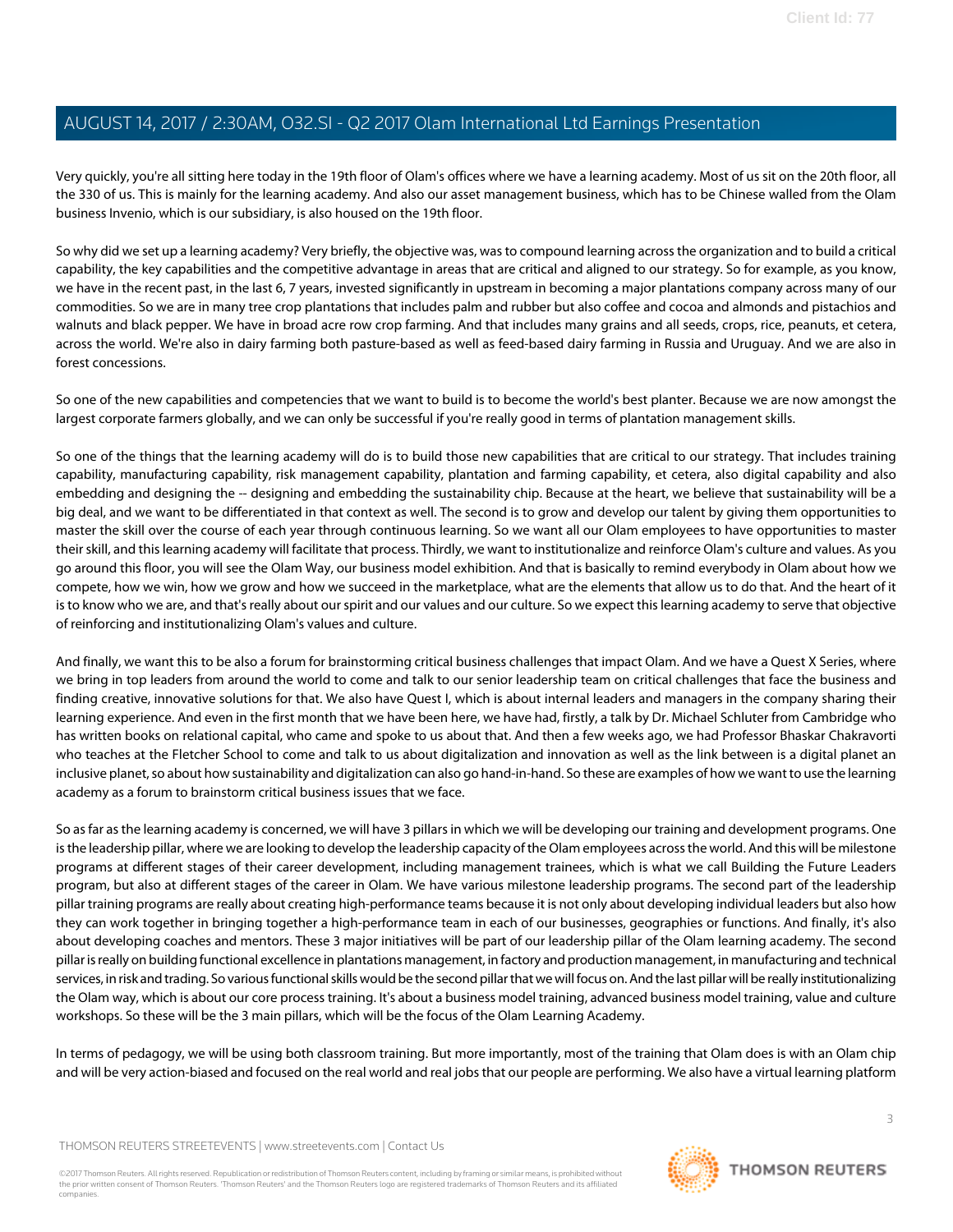as well, where people are provided training and developmental inputs through online instruction medium, and that includes self-assessments and everything else as well. About 70% of our faculty will be internal, and about 30% of the faculty will be external.

So having told you what the Olam Learning Academy is expected to do, I just want to spend a couple of quick minutes on the Olam Way and our business model. As you know, as you walk through this and go to your refreshment after the program and before the program, you would've seen on the walls a description and a outlining of the Olam Way, which is really about our business model, and our business model is divided into 4 parts.

The first part is about how we set direction, and in setting direction, there are really 4 elements to our business model in how we set direction. The first piece is really understanding and defining the opportunity of our business, so we say defining the size of prize. And the agricultural commodity complex, as you know, from a farm gate production value is a USD 6.1 trillion complex, and it is growing at roughly 2%, 2.5% a year. So it is a significant opportunity, growth is modest, but very steady and very predictable.

The second element of our business model is, what is our purpose? And our purpose is to reimagine global agriculture. It might sound a bit trite and a little bit hackneyed phrase, but what we mean by defining global agriculture is we need to increase full production by 100% on a crop basis by 2050 to feed a 9.5 billion population or we need to increase crop production by 70% on a calorific value basis. And that means in the next 33 years, we need to double what we have achieved through the entire course of mankind. So that's a tough challenge, but it's becoming more complex because we have to do it within certain planetary boundaries. We have to do it with less water, less land, less carbon emissions. So there are 9 planetary boundaries. And we have to try and achieve doubling of crop production over the next 33 years under those 9 planetary boundaries, which makes it even more difficult and challenging.

The third element of our business model is our governing objective in terms of why are we in the business and why do we exist, and that is to maximize long-term intrinsic value for our continuing owners. It's not about maximizing top line or bottom line. There's big difference between profits and value. At Olam, you're focused on building long-term intrinsic value for our continuing owners. And in order to do that, we have to do 3 things. We have to open up capital spreads between our return and the cost of capital. We have to increase the rate of profitable growth, and we have to sustain the growth for as long a period as possible. And that's our governing objective.

And finally, in setting the direction in the Olam Way, the last piece is our vision or ambitionary aspiration, what do you want to become in a certain period of time. And our goal is, the next 23 years, we are 27 years old now, by 2040, we will be roughly 50 years old, and our ambition is by 2040, we want to be the world's most differentiated and most valuable global agri business.

So these 4 elements of the Olam Way is what we call setting the direction for the company. The next 4 elements of the Olam Way is all about where do we want to participate or where do we play and how do we win, and that's all about strategy. So it's about: what competencies and capabilities do we need to win? What is a competitive strategy? What is a portfolio strategy? And what is a growth strategy? So the competencies and capabilities that we're using to win are some business-specific competencies in origination, in trading, in risk management, some growth-enabling competencies in M&A, in strategic investments and business development, in building attracting building and motivating people, so it's about our HR capability, and it's about our capital structure innovation capability in terms of being able to raise the capital that's required to support our business. These are all what we call growth-enabling competencies and skills.

And then we also have a network of assets and privileged assets that we are building around the world. We have 2.4 million hectares of land under which we grow 21 different crops across the northern and southern hemisphere. That's a huge asset for us. We have 69,800 employees that create our organizational advantage, which is a big asset for us. We have 204 manufacturing and processing factories across these countries, which is another privileged asset for us.

And the final capability that we have built is really our stakeholder relationship skills, whether it is with farmers, we have 4.3 million farmers in our network; whether it's our customers, we have 22,800 customers in our network; whether it's our shareholders; whether it's the debt holders; our creditors; the civil society communities; NGOs; all of these stakeholders. And that's the last capability that we have.

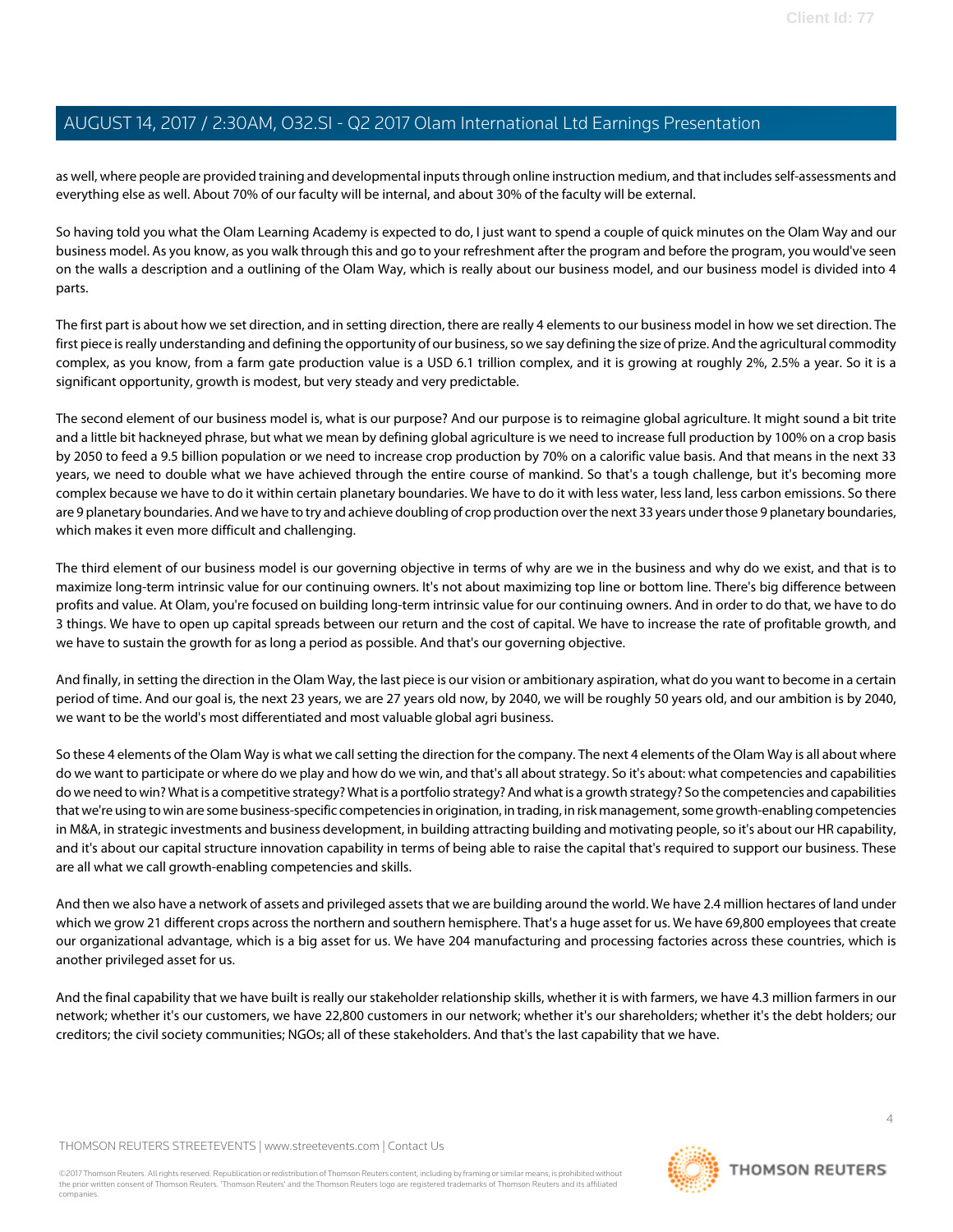So these are the 4 capabilities we have. So there's a one part of how do we win, our core competencies. The second part of how do we win is our portfolio strategy, where do we allocate capital, and what businesses do we want to be in. So as all of you know, we have classified our portfolio of 47 products that we supply and deliver to our customers into 18 platforms. Six of these platforms are what we call Cluster 1 platforms, which we have prioritized for accelerated investments and development that includes our edible nuts business, our cocoa business, our coffee business, our grains business, our cotton business and our spices and vegetable ingredients business. There are many businesses in our Cluster 2, which are -- which we're investing in. But they're still gestating, and they will take time to mature. And there are businesses that are smaller for us but very high-return businesses which we want to maintain. And there are few businesses in Cluster 4 which we would like to deconsolidate and monetize partially as we go along.

And finally, in terms of portfolio strategy, we look at Africa as a separate vertical because we believe that we have a competitive advantage in operating in that environment. And given that Africa is 65% of the world's arable land that is left, it is a focus area for Olam.

Now that's our portfolio strategy.

Our competitive strategy in terms of how we compete with the competitors, our suppliers, with the customers in terms of how do we try and claim and capture a higher share of the value in the profit pool is at the origination or at the supply end, we want to out origin our competition by buying from the lowest level of aggregation possible. And at the customer end, we want to differentiate ourselves by providing them value-added solutions and services, whether it's organically certified or other kinds of certified raw materials, traceability guarantees or it's about vendor managed inventory solutions or risk management solutions. All of these are value-added solutions and services that we provide to a customer at the customer end, which allows us to differentiate ourselves. So by out originating our competition at the producing end and by providing these value-added solutions and services at the customer end, we differentiate our business.

And finally, it's about our growth strategy, the logic for growth. We grow by identifying what we call adjacent possibilities or opportunities around the core business, and we define an adjacency as an opportunity that shares customers or costs or channels or capabilities with our existing businesses. And that is our edible nuts business, started as a cashew business and as today, migrated into being a peanut business and an almond business and a hazelnut business and a pistachio and walnut business, because we were selling cashews for the same set of customers to whom we are supplying now pistachios and walnuts and hazelnuts and almonds. And that is what we mean by trying to expand or grow by finding those adjacent possibilities. So the logic for growth for us is to find these adjacencies, and then the risk of execution as you migrate into those adjacencies is small.

Having now decided how to play, where to play and how to win, the last 2 elements of our business model is about knowing who we are, and that's really about our values and our spirit. And we have 6 values, and as you go around here, you will see those 6 values, one of which is being an entrepreneurial company. We are, at the end of the day, a combination and collection of entrepreneurs. Embedding stretch and ambition is another value. Mutual respect and teamwork is another value. Partnership -- building effective partnerships is a value for us. We have 6 values. And a spirit of that of being an insurgent. We are only a 27-year-old company. We're a late entrant to this industry. Many of our competitors have been around 200 years or more, and therefore, we can't do things business-as-usual. We have to do things differently, creatively, innovatively to really compete and build leadership in this industry. And that's our spirit.

And the final element of our business model is how do we engage and motivate our teams. And we do it simply by 3 things. The first thing is that we give our teams a sense of autonomy and that they are part of a self-directed team, and that's a huge motivation for people in Olam. We have 18 platforms, as I mentioned, 47 business units and over 350 profit centers. Every Profit Center Head knows that this business has been loaned to him and this business is his, and that sense of autonomy and being in control and being a part of a self-directed team is a huge part of our motivational architecture.

Second thing that we do to motivate and engage our teams is to give them opportunities to master their skill and become better at what they are doing. So every year, people in Olam are challenged to say, "Do they believe they've become a better trader, a better manager, a better leader, a better farm manager, a better factory manager than they were a year ago?" And what has the company done in giving them opportunities and experiences during the course of the year that allows them to magnify and master their skill? That is the second pillar of our motivational architecture.

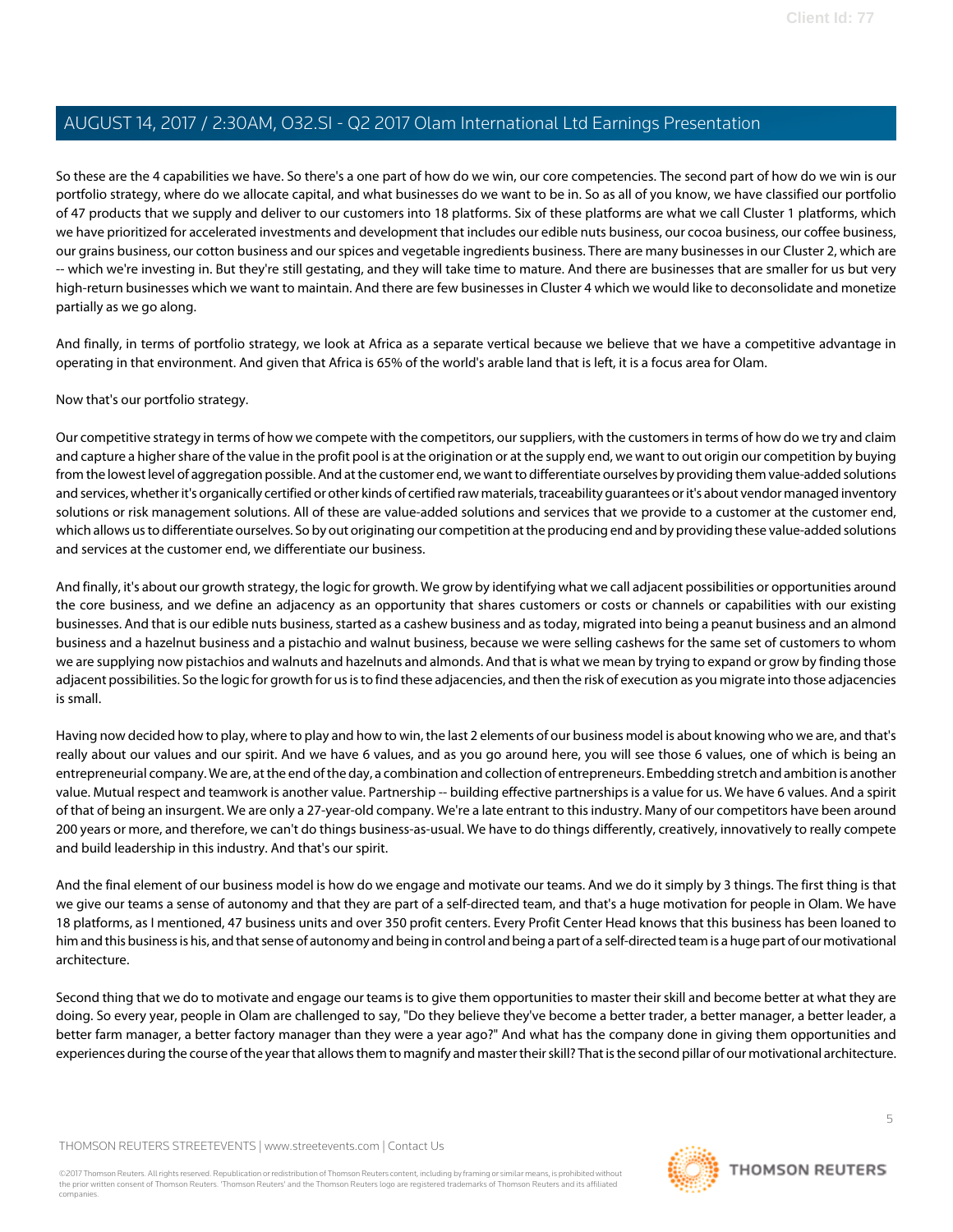And the final pillar of our motivational architecture is to really provide them with purpose. Nobody is going to get very excited by selling more tonnage of cocoa or coffee or rice or sugar or edible nuts that we are in. They want -- if they're going to spend 1/3 or more of their waking life in a company, they want that to mean something for them. They want it to have some purpose and some meaning. And that is why for us the third big piece of the motivational architecture is to give people some meaning for the work that they're doing. And because our purpose is to reimagine global agriculture, we believe that Olam will play some part in helping achieve the big cause of problem that we are trying to solve on how can the world produce more food to produce a growing population within the planetary boundaries.

<span id="page-5-0"></span>Thank you very much, and I'll now hand over to Muthu to talk to you about our quarter 2 and first half results.

#### **Neelamani Muthukumar** - Olam International Limited - President and Group CFO

Good morning, ladies and gentlemen. Welcome, once again, to the Q2 and H1 2017 results.

As Sunny was talking about our core purpose, about reimagining agriculture supply chain and how challenging and difficult it'll be for us, I think it'll be equally difficult, and if not challenging, for me to succeed such an eloquent address. And I'll try my best.

So we had a fantastic first half 2017, with our PATMI growing 27.5% to SGD291.5 million. More importantly, our key operational metric, which is our operational PATMI, growing a healthy 24% despite higher depreciation and amortization and finance costs. We had a good Q1 at 20% growth but very -- a stronger Q2, with our operational PATMI growing 34% to SGD154 million as compared to SGD115 million this time last year. Our EBITDA grew 19% to SGD772 million, up from SGD648 million. Growth in all segments except confection and beverage, which had a marginal decline given CFS coming to the party, could deliver a SGD6.3 million EBITDA as compared to a SGD0.9 million this time last year. We continue to deliver higher free cash flow to firm, up at SGD239 million compared to SGD191 million. And finally, the Board of Directors is pleased to declare an interim dividend of SGD0.035 ordinary dividend as compared to SGD0.03, which was declared as an interim dividend for the first half of 2016.

Moving on to P&L analysis. The volume grew a healthy 39%, and our revenue grew a healthy 27% with growth across all segments, with edible nuts and confectionery and beverages all growing 5%; with IRM, industry raw materials, ag logistics growing at 20%; and more importantly, Food Staples and Packaged Food business segment growing more than 200%. And the volumes primarily grew on account of trading volumes in grains and edible oils, and that is impacted positively for us and reflecting on a 19% EBITDA growth and a 24% operational PATMI growth.

You will see clearly that the net finance cost has grown from SGD191 million to SGD258 million, up 35%, primarily on account of 4 reasons. We had a volume growth of 39%, a revenue growth of 27%. As indicated in Q1, our benchmark interest rates have risen by more than 100 basis. And also, there has been an increase in higher cost local borrowings to mitigate currency volatility in some of our emerging market operations.

Overall, as I indicated, our EBITDA grew a healthy 19% to SGD772 million with growth in almost all segments except confectionery and beverage, while our invested capital grew almost SGD3 billion during this period.

Moving on to segmental analysis. Edible Nuts actually led the entire growth in this first half with a 42.4% increase in EBITDA, primarily deriving from cashew, peanuts, almonds and sesame, with cashews supported by high -- continued high prices, peanuts doing well in all the 3 operations in the U.S., whether it's the Universal Blanchers, McCleskey Mills, and the recently acquired Brooks shelling plant in the U.S., which was acquired in the middle of last year.

Almonds, which had a negative impact of lowering prices in 2016, had recovered smartly and has delivered more than first half of 2016, supported by strong delivery from sesame business as well.

We had indicated in Q1 that the tomato processing business in U.S. has faced some market headwinds because of higher supply and lower -- and weaker demand. And that continues to underperform, and we believe that, that situation will continue for the rest of the year. Compared to end June of 2016, our invested capital in this segment grew SGD403 million. Higher working capital is because of higher cashew prices and also higher volume. And fixed capital, primarily due to the acquisition of the Brooks peanut shelling plant that we did in the second half of last year.

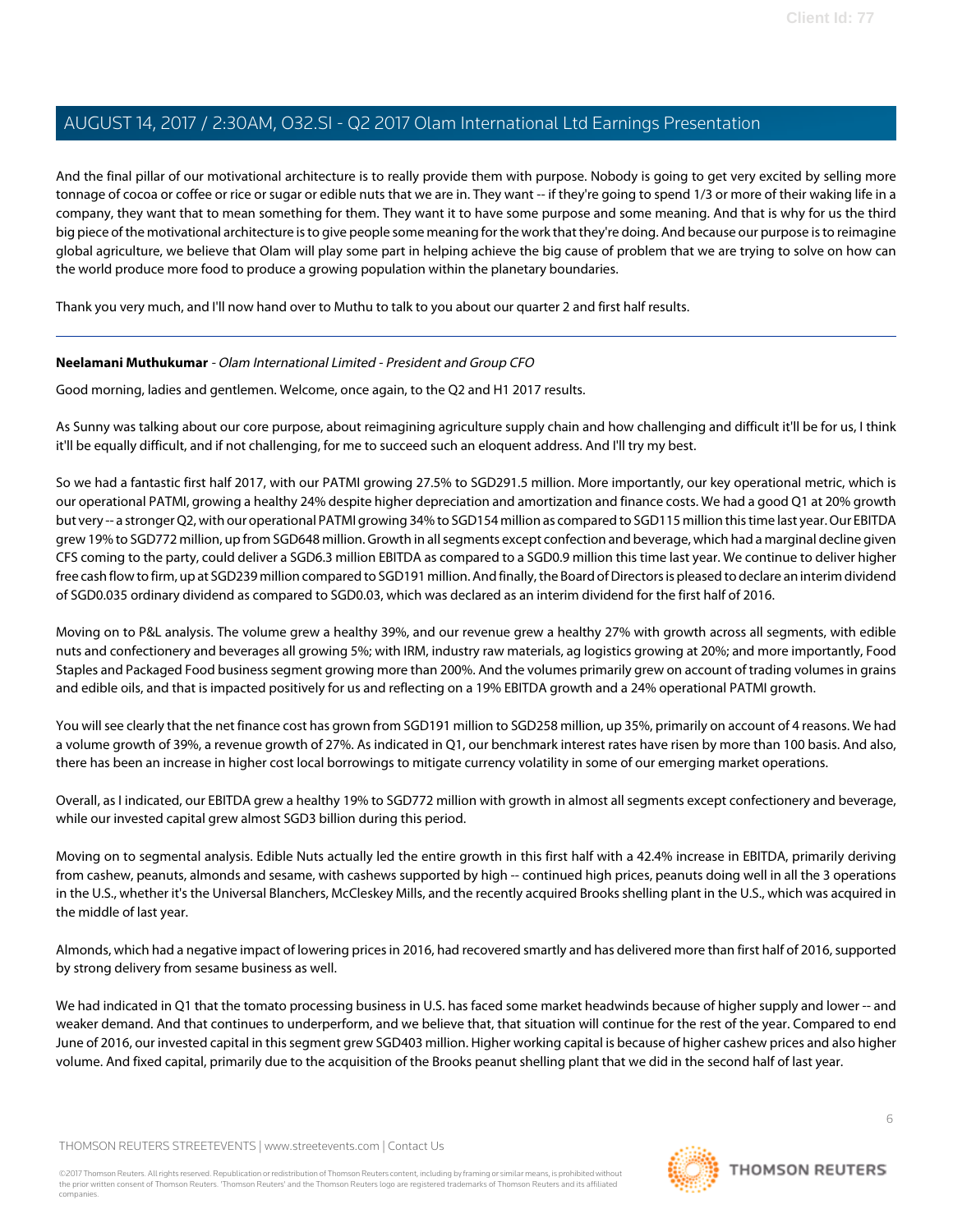Moving on to confectionery and beverage ingredients. This is primarily 2 businesses, cocoa and coffee. Coffee business did -- had a good start in H1 2016 but had a better start in H1 2017 and grew on a year-on-year basis, both on the green coffee business as well as on the soluble coffee business, where we have in Vietnam as well as in Spain. We are also in the process of expanding our facilities in both Vietnam and Spain, and those will come on stream somewhere in the second half of this year and early part of next year.

As part of the cocoa business is concerned, in Q1, we had -- because of coming from a strong deficit of crop in 2016 moving onto a very strong excess supply in 2017, we had a steep decline in cocoa prices starting somewhere in late October of 2016, wherein from -- somewhere around 2,500 pounds, it dropped to close to 1,500 pounds in the second quarter of this year. That steep decline led to very tough trading and supply chain marketing conditions, and that had led to some part of underperformance in a comparative business, wherein cocoa had a very strong first half in 2016. However, the cocoa processing business continues to do well, and we are able to track all customers which were -- erstwhile had moved on because ADM had a reduced focus on the cocoa business for the last 3 years, and that is heartening for us. And the combo ratios continue to be steady, and we look forward to a better second half for cocoa.

The invested capital had increased by SGD870 million as compared to June 2016, primarily because of higher working capital due to higher coffee prices and volume. And fixed capital asset explained earlier is because of continued expansion for soluble coffee facility, both in Spain and Vietnam.

Moving on to Food Staples and Packaged Food business. EBITDA grew at 31.5%, with most platforms performing better than H1 2016. Grains platform led the growth with both origination, trading and milling business, which are doing very well, especially in Nigeria, where in post-acquisition of our wheat milling assets from BUA in early 2016. That has continued to do very well both in the Crown Flour Mills as well as the BUA wheat milling assets. The other wheat milling assets in Ghana, Senegal and Cameroon also have picked up smartly. And trading business has dramatically increased volumes, which had resulted in an overall portfolio growth of 39% volume growth in the first half of this year. Rice business has been steady. Edible oils business, which has both trading business as well as the midstream refining business in Mozambique are doing well. Sugar business is steady. Dairy business has done very well. But Uruguay upstream business is tracking very well on all operation parameters and narrowing the losses that they had from 2016, and we hope to have a breakeven EBITDA by end of this year. The Rusmolco upstream business in Russia is doing very well, both on the agri side as well as in the dairy side. And the supply chain business continues to perform well where it picked up in 2016, supported by some increase in dairy prices as well.

The Packaged Foods business is challenged due to sudden appreciation of local currency in Nigeria, the naira to a dollar. And that had faced some headwinds, but we believe that the business both on the biscuits, confectionery business are positioned very well. The Ranona business, which had an unfortunate fire event in the second quarter of last year, we had rebuilt the facility, and it is onstream to come into commercial production the second half of this year. And coupled with that, we believe the Packaged Foods business will perform better in the second half of this year.

The invested capital had grown SGD1.7 billion this year in the first half as compared to June 2016, primarily because higher sales drove higher working capital. Also, fixed capital was up, mainly due to committed and continued investment in this platform, primarily on animal feed mills and hatchery business in Nigeria, which is expected to come onstream in the second half of this year; the wheat milling capacity expansion in Ghana and Nigeria; and our continued investments in upstream palm in Gabon.

Moving on to Industrial Raw Materials, Ag Logistics and Infrastructure segment. This had a steady first half, with EBITDA increasing by 1.2% on the back of higher contribution from Gabon SEZ. Gabon SEZ, we had invested in 2 port facilities in Gabon. And one of the facility has come onstream, and that has already started to deliver strongly, and that is impacting the bottom line also favorably. With cotton, even though we had a 21% higher throughput in terms of volume and a 50% increase on revenue, had some margin pressures because of steep increase in prices but had a very good performance in terms of operation parameters, with wood products facing some continued headwinds in India, post demonetization of rupee, which happened in the last quarter of last year. However, our Republic of Congo business, the hardwood timber business continues to perform well.

Moving on to balance sheet and cash flow. Our balance sheet grew almost SGD2.75 billion on a year-on-year basis, SGD2.5 billion to SGD19.4 billion, primarily with fixed capital at SGD8.3 billion and working capital at SGD8.9 billion. And with both equity and reserves growing at a healthy SGD915 million during this period. You may wish to know that while on a straight-line basis, the change on fixed capital looks to be at SGD2 billion. But this is on account of non-completion purchase price allocation for the 3 investments, the 3 acquisitions that we did in 2016, including the ADM cocoa,

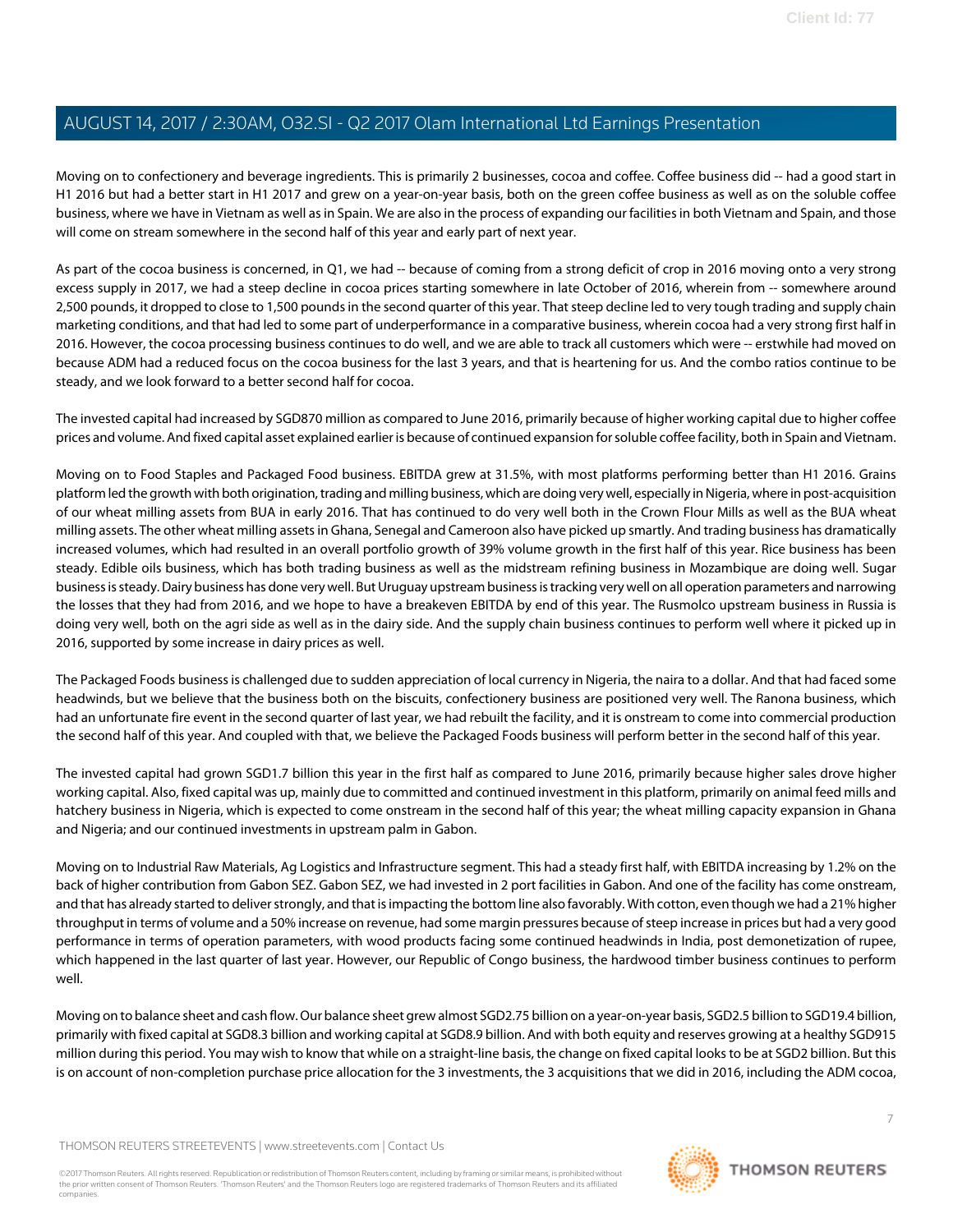the BUA wheat milling assets and the Brooks peanut-shelling assets that we did. The completion of PPA was -- happened in the last quarter of 2016. If you have to assume on a pro forma basis this purchase price allocation exercise had completed in June of last year, the actual increase in fixed assets would've been only SGD1.4 billion and with SGD400 million coming in the first half of this year and roughly about \$1 billion coming in the second half of last year. So that's very important for us to notice that we are very focused on only investing in committed and continued investments on the fixed capital basis, and we are also looking at working capital productivity. You would like to also note that despite an increase of 39% increase in volumes as well as 27% of revenue, we have been able to keep their working capital more or less steady on a December to June basis due to a slew of working capital optimization initiatives that we have embarked on as a company.

During this first half, we have also done several firsts in terms of debt refinancing programs. First, we did the first-ever revolving credit facility in Europe of \$1 billion, comprising of 3 tranches of 1, 2, 3 years. We also, in July, did the SGD 350 million of perpetual securities bearing 5.5% for first 5 years with a step-up. And heartening to see that the tap of \$50 million, which we did almost close the end of July, was at effective rate of 5.43%, even lower than the initial 5.5% that we had issued. We have continued to tap the private placement market in Japan, and we did 2 of these facilities. And we also recently completed the first-ever samurai 3-year loan, which is roughly \$222 million in the Japanese market.

Moving on to cash flow analysis. We continue to grow our operating cash flow before interest and tax of SGD95 million, up to SGD756 million. You can see that the changes in working capital is just a SGD35 million increase as compared to a 39% increase in volumes and a 27% increase in revenues, again reiterating that the company is focused on working capital productivity and continue to focus to ensure that we deliver higher free cash flow to firm and also target a free cash flow from the equity of breakeven or better. So we are -- while we are still at SGD12.8 million negative on a first half year basis, it'll be important to see that for Q2, we had actually delivered a SGD28 million positive free cash flow to equity, and that is the trajectory that we wanted to highlight here.

Moving onto gearing. Our gearing is on a basic -- on a net debt to equity basic is at 1.97x. More importantly, our net debt-to-equity adjusted basis, adjusting for readily marketable inventories and secured receivables is at a healthy 0.81x. And most of you, our fellow bankers here, would know that our covenants are 4.5x to 1. So we are very well covered, and we are in a comfortable position. Our liquidity position remains very comfortable with unutilized bank lines of SGD7.4 billion with a total available liquidity of SGD16 billion, with short-term facilities of SGD5.7 billion and the long-term facilities of close to SGD7.9 billion on a 60-40 basis.

And finally, in summary. A very strong EBITDA and operation PATMI growth in H1 2017, of 19% EBITDA growth and a 24% operational PATMI growth. More importantly, in Q2, we have grown 34% of operational PATMI growth, up from SGD115 million to SGD154 million. We are continuing to focus on turning around our underperforming businesses. The upstream Uruguay is performing all well in all operational parameters. Our -- we are focusing on our tomato processing business in U.S., and all efforts are there to turn around the business. And we are also looking at several initiatives that I briefly discussed about, our packaged food branding business in Nigeria. And all these 3 businesses we are focused on turning around as early as possible. And while also focusing on our gestating businesses in terms of our plantation business, whether that's in palm or rubber or in almonds or in coffee. And finally, clearly focused on delivering positive free cash flow both to firm and to equity. We're also focused on executing our strategic plan, and we'll continue to pursue growth in our prioritized platforms.

Thank you.

**Aditya Renjen** - Olam International Limited - VP of Treasury & IR

Thanks, Muthu. We're now open to questions.

#### **QUESTIONS AND ANSWERS**

**Aditya Renjen** - Olam International Limited - VP of Treasury & IR

(Operator Instructions) Special prize for who goes first. All right. Right here please.

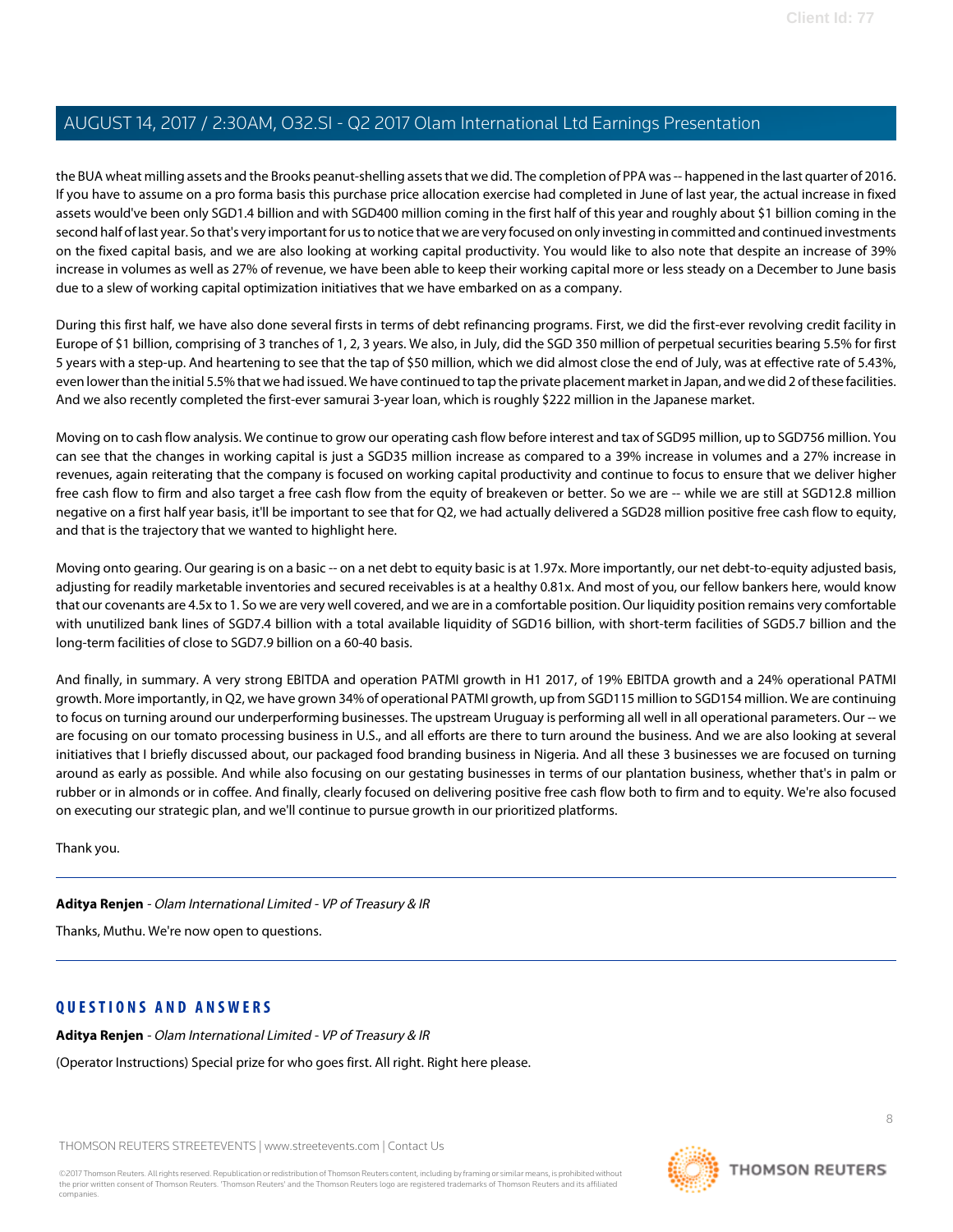#### <span id="page-8-1"></span>**Aradhana Aravindan** - Reuters

Aradhana from Reuters. This for more a general comment from Sunny about how the outlook for global trade has evolved over the past year. In the beginning of the year, sentiment and mood was quite negative. Have you seen that change now that we've gone past the half year?

#### **Sunny George Verghese** - Olam International Limited - Co-Founder, Group CEO and Executive Director

So global trade growth has declined post the global financial crisis quite dramatically from the period pre the global financial crisis. And we were beginning to see as there was some kind of synchronized recovery across the globe, albeit below trend recovery. Global trade was beginning to pick up, and then there was a lot of uncertainty created by what was being said in the U.S. about trade protectionism. However, the facts are that global trade is actually picking up in line with growth and global economy and GDP. So we hope that will continue, but there are worries about increasing protectionist tendencies, and that could have impact both on global growth. So if, for example, NAFTA or the Mexican import duties or the import duties in China as contemplated by the current Trump administration is actually implemented, then that could impact U.S. growth by about 0.7, 0.8 percentage points in the GDP, and that could have a big impact globally as well. We hope that doesn't happen.

#### **Aditya Renjen** - Olam International Limited - VP of Treasury & IR

<span id="page-8-0"></span>Thank you. So while we're waiting, I got one question from the web. This is from Anuradha of Bloomberg. It's mentioned that Olam was looking forward to a better second half for cocoa. And a couple of sub questions by, when will this recovery happen? Why will it happen? And what is our outlook on cocoa prices and demand?

#### **Shekhar Anantharaman** - Olam International Limited - Group COO & Executive Director

As far as business is concerned, the cocoa industry has been rocked with very high prices last year, which were exaggerated on the upside. And since October, like Muthu was mentioning, the prices have been falling and again exaggerated a bit on the downside, too. So that period of volatility has, as usual, created a little bit of impact from the supply chain part of the business, which is really what Muthu was pointing out, which hurt our first half performance, predominantly Q1 performance. So we've already seen Q2 that stabilizing. And the second half in cocoa, especially with the West African crops ahead, will be a larger part of the business. So we expect the supply with prices now trading in a more sensible range, and we would expect the supply chain business to perform as usual going forward. Volumes also look to be good because the crops are good. The processing business has maintained its viability. It was very good the whole of last year, even the first half has been pretty decent. So we expect both with continuing processing viability as well as supply chain improvement, the second half to be -- we expect to be better all, other things being equal. As far as cocoa prices are concerned, our current estimate based on where we stand is that it's going to be a range of 1,400, 1,500 and 1,700 pounds. There is now more of a consensus that there is a surplus this year compared to just around 275,000 to 300,000 deficit of last year. That's moved to 400,000 to 450,000 surplus for this year. So considering that, we expect the prices of already adjusted to that fact, and at this point in time are looking forward to the West African crops, and we expect prices to be a range bound within this 200-pound range.

#### **Aditya Renjen** - Olam International Limited - VP of Treasury & IR

Okay. Thanks, Shekhar. Anymore from the floor? If not, we can go to one more from the web. This is from OCBC. Muthu, you mentioned that working capital has already been optimized in first half '17. Can you provide some examples? And what is the outlook for the second half?

#### **Neelamani Muthukumar** - Olam International Limited - President and Group CFO

So primarily, there are -- as I told you, the volumes have gone up by 39%. And also, if you look at the volume, it's 2.5 million tonnes increase on a year-on-year business. And also, roughly SGD2.5 billion of turnover, top line growing on a year-on-year basis. So obviously, there is greater capital employed. And with some of our commodities having faced increasing prices whether it is looking at coffee, whether it is in cotton, whether it is

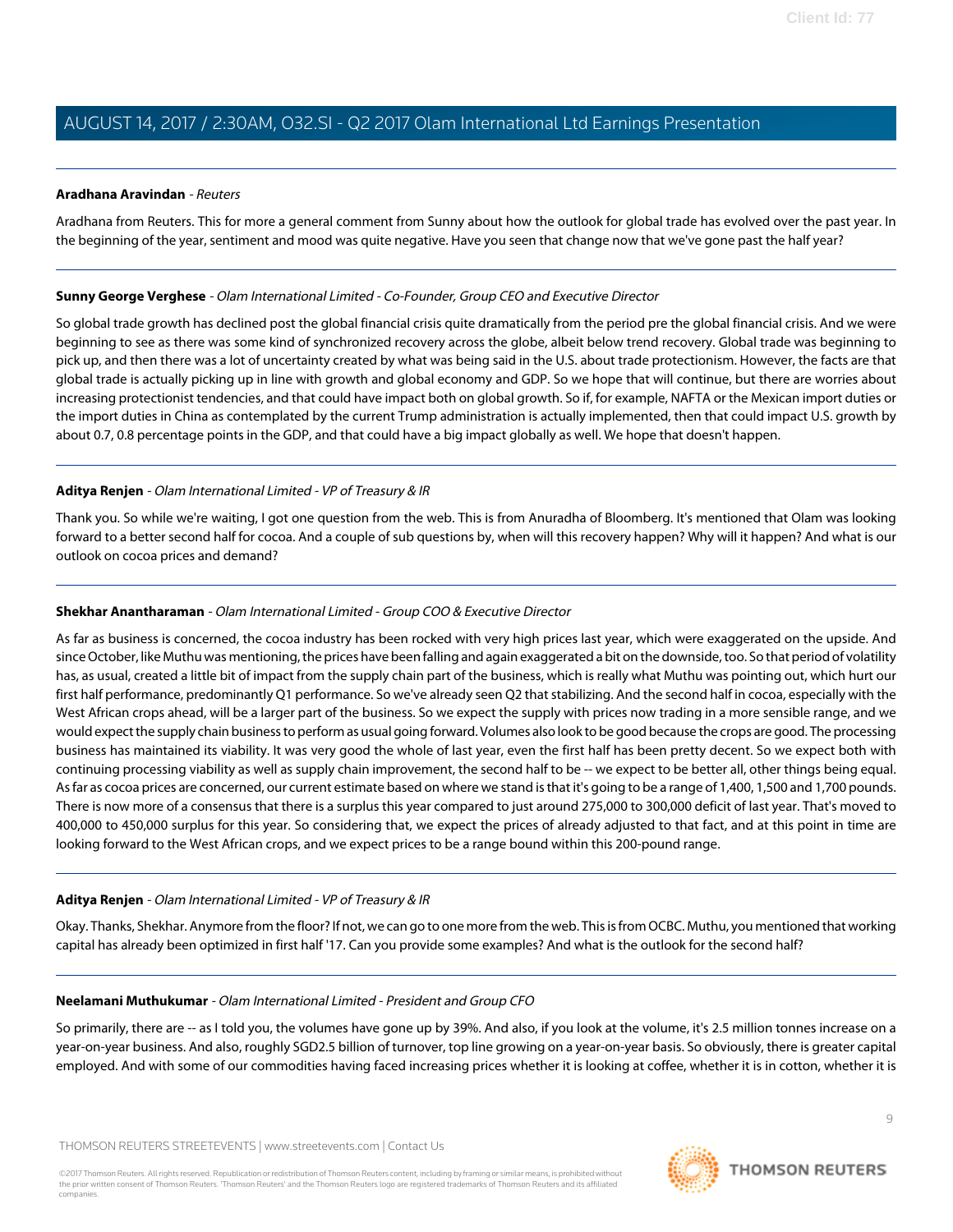in dairy, in spite of increasing prices in some commodities and also a significant increase in volumes, the natural outlook would have been that our working capital utilization would have been that much higher. But clearly, if you look at whether it is on our overall cash conversion cycle, our inventory days are down from 223 days. Our overall cash conversion cycle is also down from 150 days to an average of 120 days. We believe that you'll be -- our expectation would be that we will there somewhere around that kind of a cash conversion cycle time overall. And all of which, whether it is reduced receivables number of days or whether it's reduced inventory days, clearly focused on in every aspect of the value chain of our various commodities. How can we eke out operational efficiencies? And that is what we have been focused on, in this year, and especially on our Cluster 1 businesses, which roughly accounts for 85% of our overall working capital utilization. And that, we believe we'll continue to focus on in delivering operational efficiency in each of these working capital elements, be it inventory, receivables or advances to suppliers.

#### **Aditya Renjen** - Olam International Limited - VP of Treasury & IR

Okay. Thanks, Muthu. There is a follow-up from OCBC. On the covenant question, what does the -- so firstly, it's checking whether it is 4.5 or 4x. So it's 4x. But what does this covenant pertain to in terms of facilities. That's question 1. Question 2, how many of the unutilized bank lines are committed? And Question 3, how much does working capital to typically change within a quarter?

#### **Shekhar Anantharaman** - Olam International Limited - Group COO & Executive Director

Okay. So the covenant is net debt-to-equity, so that's the first question. The second question on liquidity. Most of the liquidity lines we keep. Most of our debt capital lines are obviously drawn. Most of our committed lines are also drawn. So a lot of the unutilized facilities will be on the uncommitted bilateral lines. And the third question was...

#### **Aditya Renjen** - Olam International Limited - VP of Treasury & IR

How much is working capital typically change within a quarter?

#### **Shekhar Anantharaman** - Olam International Limited - Group COO & Executive Director

Yes. Working capital will change based on both seasonality, so there will be changes between quarter-to-quarter depending on the crop seasons as well as pricing. Some amount could also get delayed based on our shipment plan and our order plan against that, so it's tough to predict. But normally, we would see our first half, our current first half, to be roughly 55% of our annual turnover, and the second half being 45%. But it is different between platforms and different between segments.

#### **Aditya Renjen** - Olam International Limited - VP of Treasury & IR

And just to clarify on the covenant question. This applied typically to our syndicated bank loans. Our debt capital market portfolio is covenant-free, and most of the bilateral lines are also without the year-end covenant.

Sunny, here's one for you. What's your outlook on -- this is from Anuradha of Bloomberg. What is your outlook on palm oil production in Malaysia and Indo in second half? Second question is your view on the base of production recovery. And the third part is, where do you see palm oil futures trading between now until the end of the year?

#### **Sunny George Verghese** - Olam International Limited - Co-Founder, Group CEO and Executive Director

So our house view is that there'll be a fairly strong recovery in palm oil production both in Malaysia and Indonesia. We expect the Malaysian crop this year to be at about 19.7 million tonnes, and we expect the Indonesian crop to end up at 35.2 million tonnes. And that is probably somewhere slightly below the midpoint of the consensus forecast there is out in the market today as well as palm is concerned. We see some recovery in

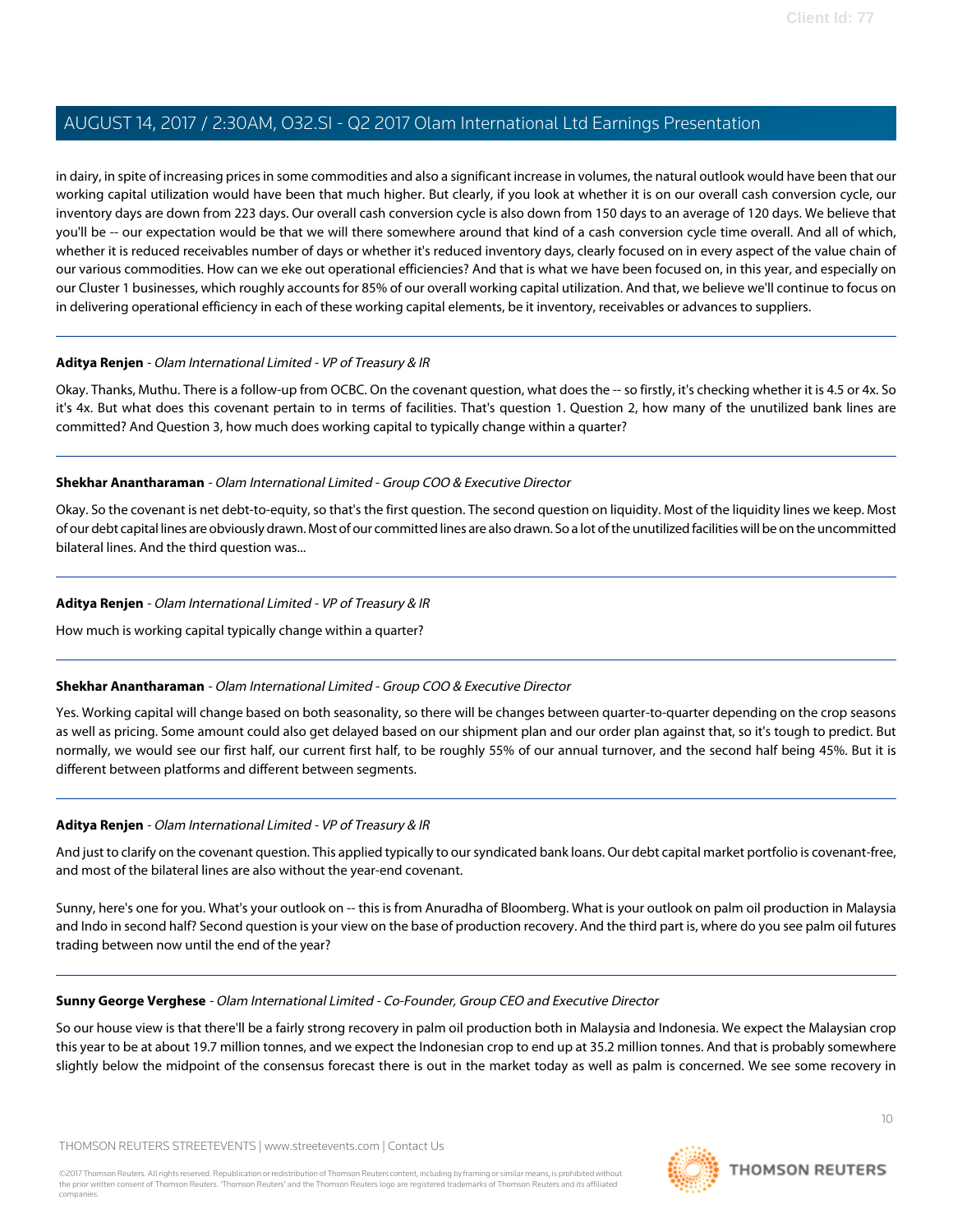demand. But as you all know, the government of India has just this week, I think -- or last week, just announced the increase in import duties, and I think which will have some impact on demand for both the CPO as well as olein. They've increased import duties for CPO by about roughly 7%. That makes import duty on CPO 15% now, so it's almost doubled. And they've also increased the import duty on olein, and the increase will now probably take the import duties to about 22%, 22.5%. That could have some dampening effect on demand. But otherwise, I think palm oil -- bean oil spreads have also tightened quite a bit, and that would also have some impact on demand as well, given where the palm oil bean oil spreads today are. In terms of prices, if I could give you a precise range, I wouldn't be sitting here. But nevertheless, we believe that the prices are likely to be more biased with the downside once the strong pickup in production numbers become more apparent and the rationing impact of the increased import duties in an important market like India will work its way through. Thank you.

#### **Aditya Renjen** - Olam International Limited - VP of Treasury & IR

<span id="page-10-0"></span>Thanks, Sunny. Any more questions from the floor? Last chance. Oh yes, (inaudible).

#### **Andrea Soh** - Journalist - BT

There's been a slew of M&A action in the agri-chemicals sector involving Monsanto, Syngenta and all that. What's the impact of this consolidation on Olam in the agri sector?

#### **Sunny George Verghese** - Olam International Limited - Co-Founder, Group CEO and Executive Director

I think for the seed companies and the agrochemical companies consolidation will hopefully improve their margins and most likely will improve their margins. For the users, farmers and others who are going to be using these products, they will see increasing pricing because there's more pricing power now because of the consolidation. And if farmer input costs go up, then farmer margins get squeezed. And therefore, farmer might use less inputs depending on how prices will trend. This is a judgment that typically even industries consolidate, they consolidate to seek pricing power and improve producer margins. But when they do that, the user, which is the farmer in this case, will be faced with higher prices. And therefore, if his margins are squeezed, he will apply less of these improved seeds or improved agrochemicals, which would have an impact on the yields and therefore, an impact on prices. How all this would play out, we have to wait and see. But I think in summary, it is positive for the industry, which is the agrochemical seed industry, it is probably negative for farmers, and overall, probably negative for global production.

#### **Andrea Soh** - Journalist - BT

And because you have said that your upstream is an area you to grow in.

#### **Sunny George Verghese** - Olam International Limited - Co-Founder, Group CEO and Executive Director

Sorry?

## **Andrea Soh** - Journalist - BT

You've said that upstream is an area that Olam wants to grow in.

## **Sunny George Verghese** - Olam International Limited - Co-Founder, Group CEO and Executive Director

Which area, sorry?

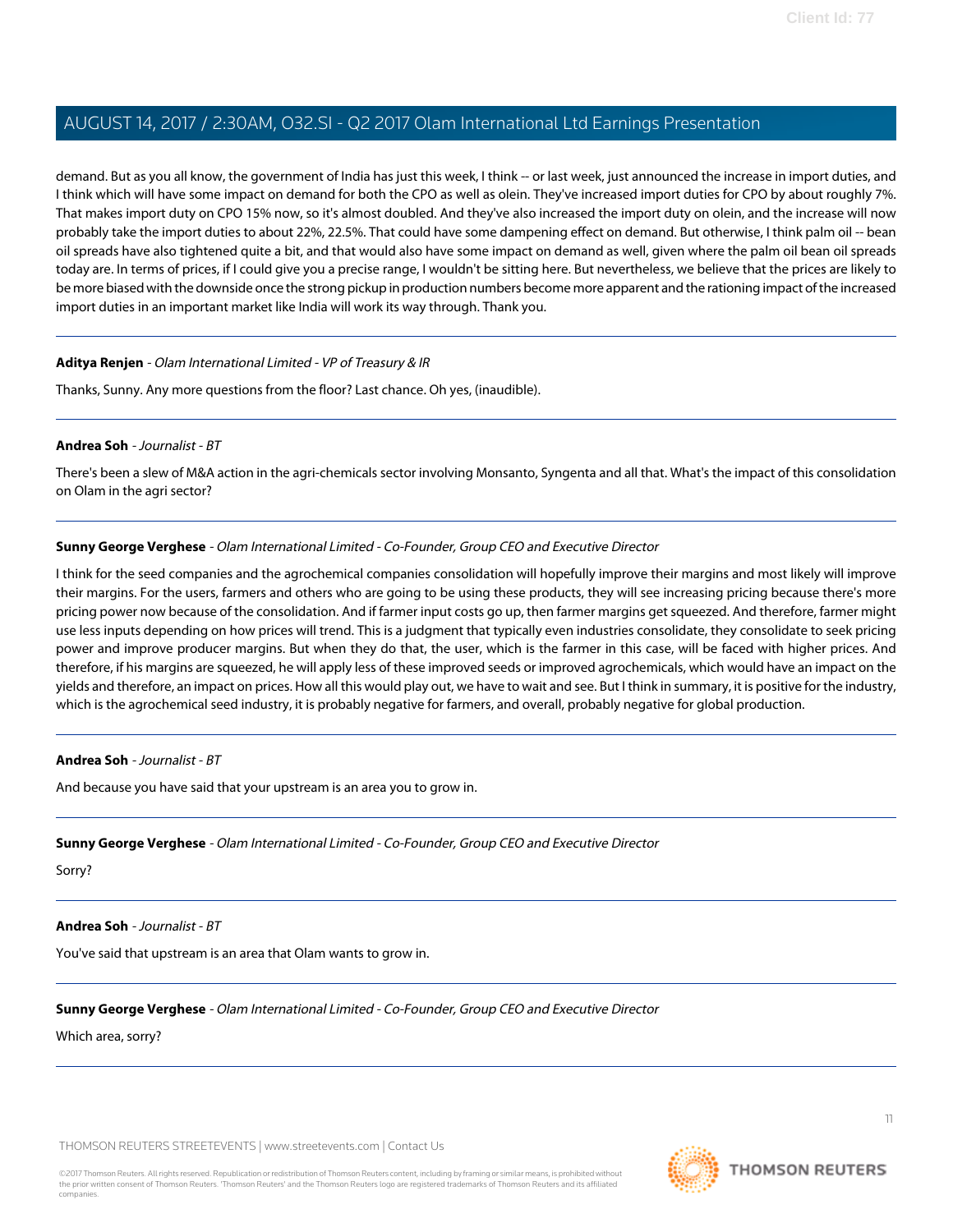#### **Andrea Soh** - Journalist - BT

Upstream. Yes. So that will have a negative impact for you in that area, right?

#### **Sunny George Verghese** - Olam International Limited - Co-Founder, Group CEO and Executive Director

Yes, but our production will be so tiny that it won't be the -- it is at the aggregate level that'll make a difference. But for us, as a large-scale producer, even with an Olam, our upstream will not account for even 0.5% of our total volumes will be supplied. So the impact will be there for oil producers depending on what the final pricing power extracted by these consolidation would result in. So I don't think it will be a major impact. But overall, at the aggregate, it could be a meaningful impact.

#### **Aditya Renjen** - Olam International Limited - VP of Treasury & IR

Thank you. So if there are no further questions, then thank you very much for attending. And before we conclude, Sunny would like to say a few words.

#### **Sunny George Verghese** - Olam International Limited - Co-Founder, Group CEO and Executive Director

Oh, nothing. I just wanted to do -- quickly summarize and conclude by saying that based on the various priorities that we set out for this year, we are pleased to report that we are tracking and doing well against those priorities.

Our first priority was to deliver our annual profit plan and meet our return expectations. And I think base in the first half results, we seem to be well on the way to achieving that first priority.

Our second priority was to become free cash flow positive. And based on the trends in the first half, we hope to be able to achieve that objective as well.

Our third priority was to make sure that all the growth initiatives that we had selectively, particularly in the prioritized Cluster 1 platforms, we are able to execute. And based on what we have done in the first half, we should be able to meet that priority as well.

Our fourth priority was to make a big push into digital because we believe, and we became acutely aware, that the way we produce and consume and live is dramatically being changed by digital -- the digital revolution. So Olam took 3 initiatives in the digital field. One is what we call Olam Direct, and the second is what we call Olam Inside, and the third is what we call Olam Forward. We believe that all of these 3 major digital initiatives that we have taken will be game-changers for us going forward.

The fifth priority that we had was to design and embed a sustainability chip within our businesses and all the products and offerings that we deliver to our customers. So anybody buys cocoa or coffee from us, we want to design and embed a sustainability chip, like the Intel Inside, the Olam Inside concept. They either buy from us, they know what our water foot print is, our carbon foot print is, our waste foot print is, how many farmers did we buy from -- how did we improve the farmers' livelihoods, what kind of microfinancing do you provide your farmers, the social and environmental foot print. So that also, we are making good progress. And we should be able to, by the end of this year, launch, or early next year in the first quarter, launch that sustainability chip Inside concept.

And finally, as Muthu mentioned, the other objective that we had was to become more capital-efficient from a working capital standpoint in particular and from a cost-efficiency standpoint in particular. We've had 2 task forces that are working on extracting more cost efficiencies and capital efficiencies from across our operations, and we are making good progress in that regard.

So overall, we are quite pleased with getting real traction on these 6, 7 major priorities that we had for this year.